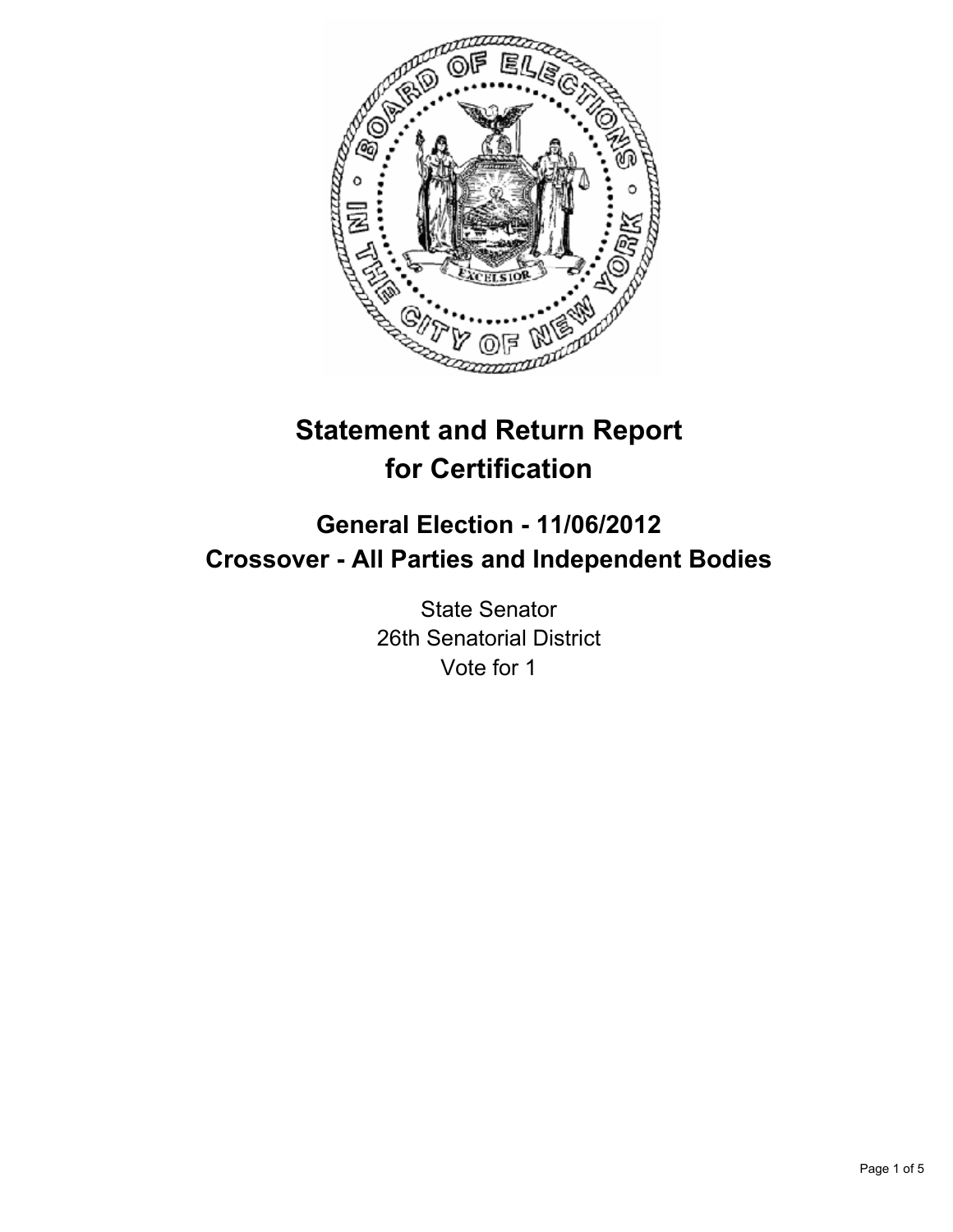

## **New York County**

| PUBLIC COUNTER                                           | 51,529  |
|----------------------------------------------------------|---------|
| <b>EMERGENCY</b>                                         | 223     |
| <b>ABSENTEE/MILITARY</b>                                 | 1,849   |
| <b>FEDERAL</b>                                           | 1,046   |
| <b>SPECIAL PRESIDENTIAL</b>                              | 0       |
| <b>AFFIDAVIT</b>                                         | 7,116   |
| <b>Total Ballots</b>                                     | 61,763  |
| Less - Inapplicable Federal/Special Presidential Ballots | (1,046) |
| <b>Total Applicable Ballots</b>                          | 60,717  |
| DANIEL SQUADRON (DEMOCRATIC)                             | 39,431  |
| JACQUELINE HARO (REPUBLICAN)                             | 7,045   |
| DANIEL SQUADRON (WORKING FAMILIES)                       | 2,262   |
| ARIC GREZ (WRITE-IN)                                     | 1       |
| CHARLES FINA (WRITE-IN)                                  | 1       |
| DANIEL MEYER (WRITE-IN)                                  | 1       |
| DEBORAH GLICK (WRITE-IN)                                 | 1       |
| DEVEREUX CHATILLON (WRITE-IN)                            | 1       |
| DON L. COWEN (WRITE-IN)                                  | 1       |
| JAMES LESCZYSKI (WRITE-IN)                               | 1       |
| KATHY LEE (WRITE-IN)                                     | 1       |
| LEE BROWN (WRITE-IN)                                     | 1       |
| LIZ KRUGER (WRITE-IN)                                    | 1       |
| ROBERT SCHWARTZ (WRITE-IN)                               | 1       |
| ROBERT STEPANEK (WRITE-IN)                               | 1       |
| SHELDON SILVER (WRITE-IN)                                | 1       |
| SOPHIE GERSON (WRITE-IN)                                 | 1       |
| STEPHEN COLBERT (WRITE-IN)                               | 1       |
| TAINO OLORADE (WRITE-IN)                                 | 1       |
| UNATTRIBUTABLE WRITE-IN (WRITE-IN)                       | 14      |
| <b>Total Votes</b>                                       | 48,768  |
| Unrecorded                                               | 11,949  |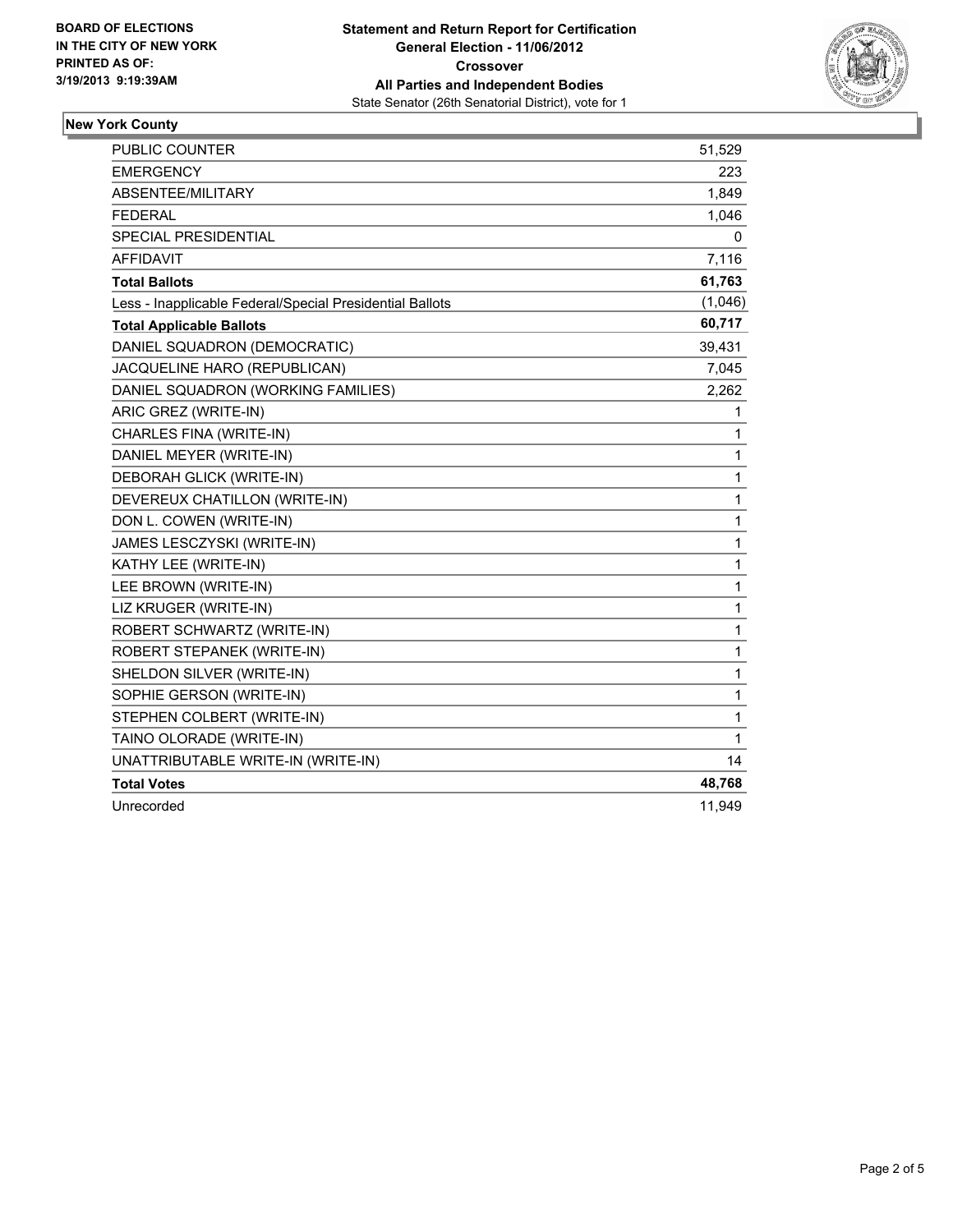

### **Kings County**

| PUBLIC COUNTER                                           | 31,888       |
|----------------------------------------------------------|--------------|
| <b>EMERGENCY</b>                                         | 1            |
| <b>ABSENTEE/MILITARY</b>                                 | 1,410        |
| <b>FEDERAL</b>                                           | 608          |
| SPECIAL PRESIDENTIAL                                     | 0            |
| AFFIDAVIT                                                | 3,551        |
| <b>Total Ballots</b>                                     | 37,458       |
| Less - Inapplicable Federal/Special Presidential Ballots | (608)        |
| <b>Total Applicable Ballots</b>                          | 36,850       |
| DANIEL SQUADRON (DEMOCRATIC)                             | 25,851       |
| JACQUELINE HARO (REPUBLICAN)                             | 3,745        |
| DANIEL SQUADRON (WORKING FAMILIES)                       | 2,794        |
| BEN LIPPORT (WRITE-IN)                                   | 1            |
| HARVEY MILK (WRITE-IN)                                   | 1            |
| HOWARD GRANBARD (WRITE-IN)                               | 1            |
| JAMES D'AUGUSTE (WRITE-IN)                               | 1            |
| JOSEPH MADLAMBS (WRITE-IN)                               | 1            |
| KAREN ROTHCHILD (WRITE-IN)                               | 1            |
| LINCOLN RESTLER (WRITE-IN)                               | 1            |
| MARCOS MASRI (WRITE-IN)                                  | 1            |
| MARTIN E. CONNER (WRITE-IN)                              | 3            |
| MARTIN E. CONNOR (WRITE-IN)                              | 1            |
| MELINDA KATZ (WRITE-IN)                                  | $\mathbf{1}$ |
| MONICA STEIN (WRITE-IN)                                  | 1            |
| NICHEM ROSENBERG (WRITE-IN)                              | 1            |
| <b>OMAR ENCARRACION (WRITE-IN)</b>                       | 1            |
| PAULO Z. SEGEL (WRITE-IN)                                | 1            |
| RACHEL D. GOLD (WRITE-IN)                                | 1            |
| STEPHEN LEVIN (WRITE-IN)                                 | 1            |
| UNATTRIBUTABLE WRITE-IN (WRITE-IN)                       | 26           |
| <b>VLADMIR VIZNER (WRITE-IN)</b>                         | 1            |
| XIAU YU (WRITE-IN)                                       | 1            |
| YOEL STEIN (WRITE-IN)                                    | 1            |
| <b>Total Votes</b>                                       | 32,438       |
| Unrecorded                                               | 4,412        |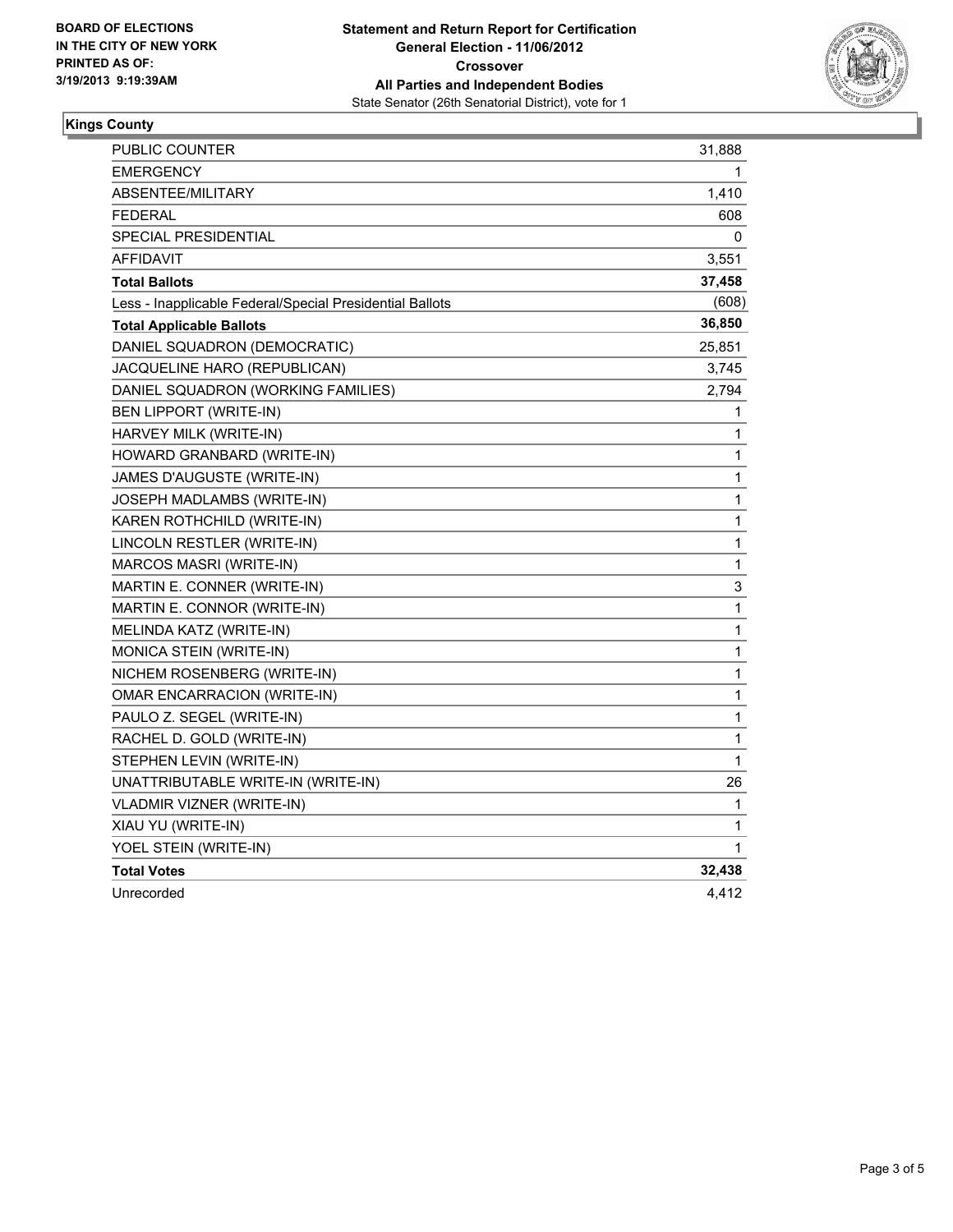

#### **Total for State Senator (26th Senatorial District)**

| PUBLIC COUNTER                                           | 83,417  |
|----------------------------------------------------------|---------|
| <b>EMERGENCY</b>                                         | 224     |
| ABSENTEE/MILITARY                                        | 3,259   |
| <b>FEDERAL</b>                                           | 1,654   |
| SPECIAL PRESIDENTIAL                                     | 0       |
| AFFIDAVIT                                                | 10,667  |
| <b>Total Ballots</b>                                     | 99,221  |
| Less - Inapplicable Federal/Special Presidential Ballots | (1,654) |
| <b>Total Applicable Ballots</b>                          | 97,567  |
| DANIEL SQUADRON (DEMOCRATIC)                             | 65,282  |
| JACQUELINE HARO (REPUBLICAN)                             | 10,790  |
| DANIEL SQUADRON (WORKING FAMILIES)                       | 5,056   |
| ARIC GREZ (WRITE-IN)                                     | 1       |
| BEN LIPPORT (WRITE-IN)                                   | 1       |
| CHARLES FINA (WRITE-IN)                                  | 1       |
| DANIEL MEYER (WRITE-IN)                                  | 1       |
| DEBORAH GLICK (WRITE-IN)                                 | 1       |
| DEVEREUX CHATILLON (WRITE-IN)                            | 1       |
| DON L. COWEN (WRITE-IN)                                  | 1       |
| HARVEY MILK (WRITE-IN)                                   | 1       |
| HOWARD GRANBARD (WRITE-IN)                               | 1       |
| JAMES D'AUGUSTE (WRITE-IN)                               | 1       |
| JAMES LESCZYSKI (WRITE-IN)                               | 1       |
| JOSEPH MADLAMBS (WRITE-IN)                               | 1       |
| KAREN ROTHCHILD (WRITE-IN)                               | 1       |
| KATHY LEE (WRITE-IN)                                     | 1       |
| LEE BROWN (WRITE-IN)                                     | 1       |
| LINCOLN RESTLER (WRITE-IN)                               | 1       |
| LIZ KRUGER (WRITE-IN)                                    | 1       |
| MARCOS MASRI (WRITE-IN)                                  | 1       |
| MARTIN E. CONNER (WRITE-IN)                              | 3       |
| MARTIN E. CONNOR (WRITE-IN)                              | 1       |
| MELINDA KATZ (WRITE-IN)                                  | 1       |
| <b>MONICA STEIN (WRITE-IN)</b>                           | 1       |
| NICHEM ROSENBERG (WRITE-IN)                              | 1       |
| OMAR ENCARRACION (WRITE-IN)                              | 1       |
| PAULO Z. SEGEL (WRITE-IN)                                | 1       |
| RACHEL D. GOLD (WRITE-IN)                                | 1       |
| ROBERT SCHWARTZ (WRITE-IN)                               | 1       |
| ROBERT STEPANEK (WRITE-IN)                               | 1       |
| SHELDON SILVER (WRITE-IN)                                | 1       |
| SOPHIE GERSON (WRITE-IN)                                 | 1       |
| STEPHEN COLBERT (WRITE-IN)                               | 1       |
| STEPHEN LEVIN (WRITE-IN)                                 | 1       |
| TAINO OLORADE (WRITE-IN)                                 | 1       |
| UNATTRIBUTABLE WRITE-IN (WRITE-IN)                       | 40      |
|                                                          |         |